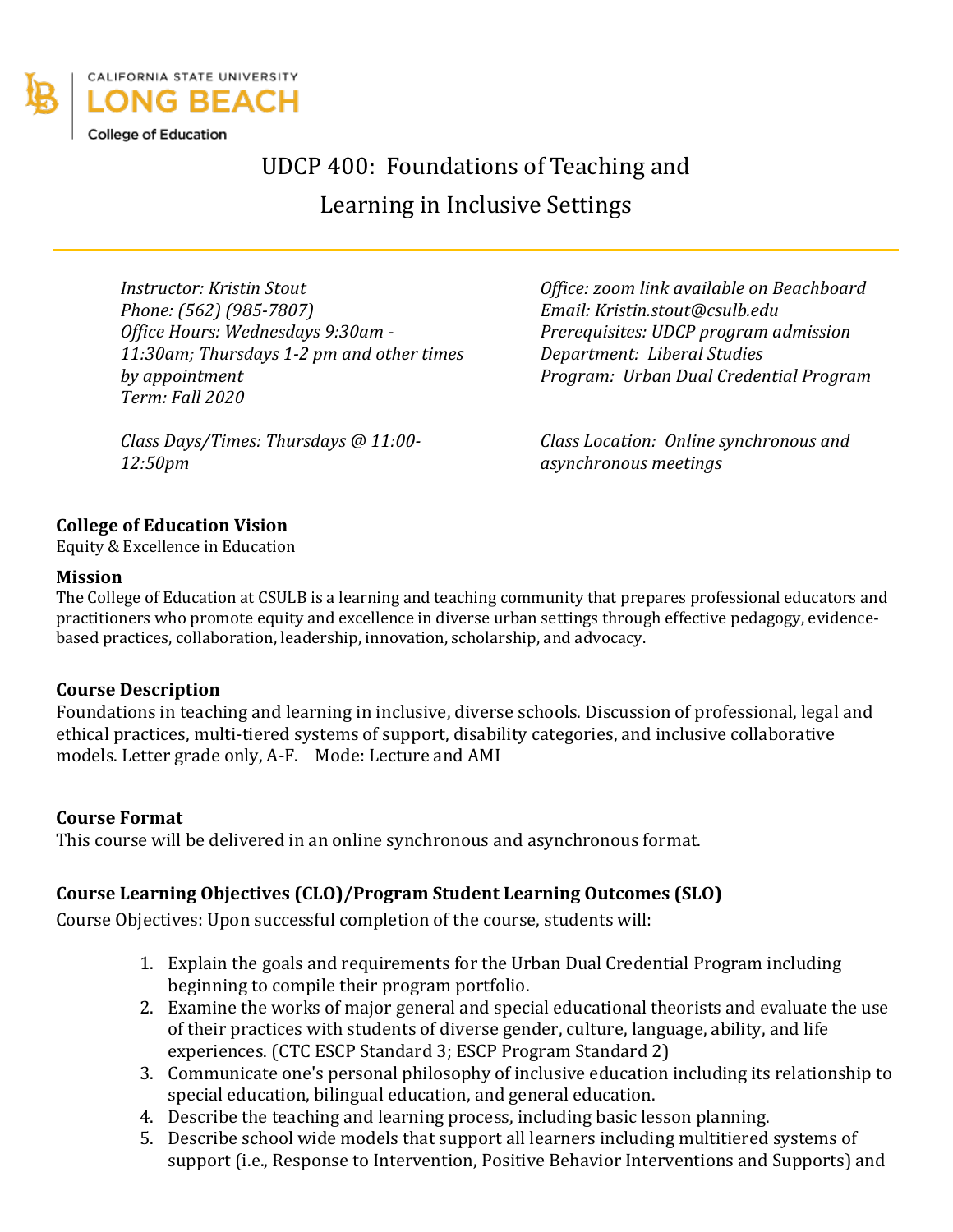Universal Design for Learning

- 6. Explain relevant state and federal laws regarding education and community participation of individuals with disabilities from birth through adulthood, including the major categories of disabilities identified in Individuals with Disabilities Education Act (IDEA). (CTC MSCP Standard 13; CTC ESCP M/M Standard 1, M/S Standard 1).
- 7. Describe the characteristics of students with disabilities and procedure for identification, including knowledge of the pre-referral and referral process (CTC MSCP Standard 13; CTC ESCP M/M Standard 1, M/S Standard 1).
- 8. Identify the roles and responsibilities of teachers in the Individualized Education Program (IEP) planning process and in providing effective instruction (including use of assistive technology) to students with disabilities in inclusive settings.
- 9. Describe the components of the IEP document.
- 10. Demonstrate knowledge of the critical components and supports essential for building meaning and sustaining respectful partnerships with culturally and linguistically diverse families and families of students with diverse learning needs and communities (CTC ESCP Program Standard 3).
- 11. Respectfully collaborate and consult with parents, paraprofessionals, general/special education teachers, related service personnel, administrators, the business community, and public and non-public agencies to provide a cohesive delivery of services (CTC ESCP Program Standard 4);
- 12. Communicate effectively with individuals with disabilities and their parents, and primary caregivers including relevant social, academic and behavioral information in the areas of assessment, curriculum, behavior management, social adjustment, and legal requirements in a meaningful manner, in consideration of culture and language differences (CTC ESCP Program Standard 4).

# **Teacher Performance Expectations (TPEs)**

TPE 4 Engaging and Supporting Student in Learning TPE 10Making Content Accessible TPE 12 Instructional Planning TPE 13 Professional Growth **<https://www.ctc.ca.gov/educator-prep/stds-prep-program>**

# **Required Texts/Readings**

## **Textbook**

Kurth, J. A., & Gross, M. (2015). The Inclusion Toolbox: Strategies and Techniques for All Teachers. Thousand Oaks, CA: Corwin.

## **Other Readings**

Additional Supplemental Course Readings can be found through the CSULB University Library, or, through open weblinks - see links at end of syllabus. Readings are also found on Beachboard\*

## **CSULB Candidate Resources**

## **Student Health Services**

The mission of Student Health Services is to support academic excellence by promoting physical and mental well- being. Candidates are encouraged to view the different health resources and programs that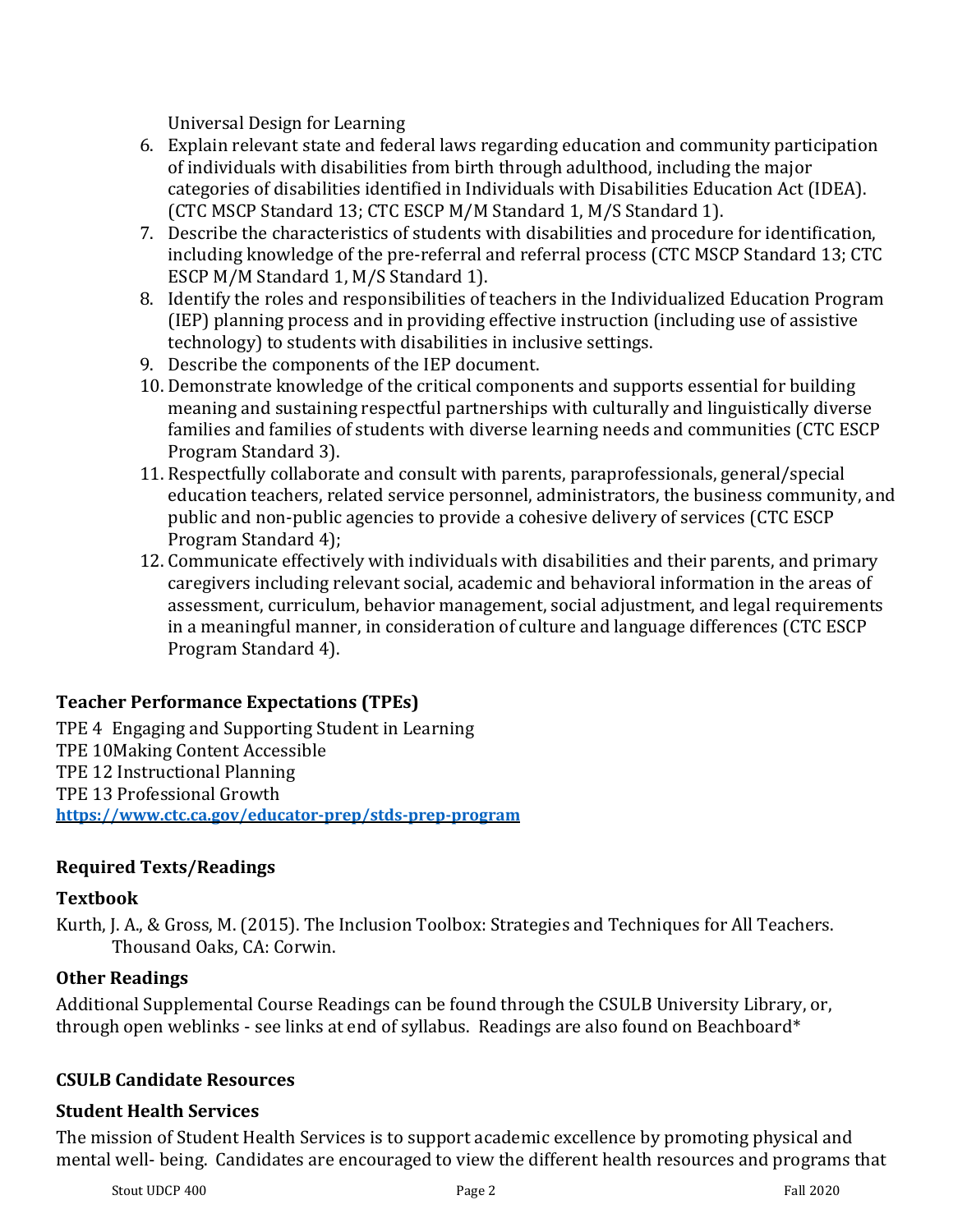are listed from the home page of the **SHS** website.

[Bob Murphy ACCESS Center](http://web.csulb.edu/divisions/students/dss/) (BMAC) assists students with disabilities as they secure their university degree. Formerly this was known as Disabled Student Services. This support program is within the Division of Student Services and is in SSC, room 100 and can be reached at 562-985-5401. They are opened 8AM-5PM weekday hours. Please see the website for specific information on DHH and Autism Services, the Stephen Benson Learning Disability Program, as well as information on support animals and advisement support.

### *Inform me of Any Accommodations Needed*

Candidates are encouraged to reach out to BMAC as soon as possible. Additionally, please notify me of any known accommodations or supports that will assist in your academic success this semester.

### **DREAMERS Success Center**

The Dream Success Center was established with the intent to provide services, resources, and support to undocumented students on the CSULB campus. Come visit us in Peterson Hall 2, Student Success Center (SSC-290) beginning 01/16/2019 or you can explore this **DREAM web** page to learn more about how we can assist you.

### **OMBUS Student Resources**

The Office of University Ombuds is an independent, neutral resource for informal problem-solving. The Office serves all members of the campus community – including students and alumni/ae. Please see their extensive Student Resources list [Ombuds resources](http://web.csulb.edu/president/ombuds/resources/)

### **CED Scholarships and Financial Aid**

The CSULB [Center for Scholarship Information](http://web.csulb.edu/divisions/students/scholarships/) (CSI) offers a one-stop shop for information on all CED, General Campus and External Scholarships. CSI also provides access to the [BeachScholarships](https://csulb.academicworks.com/) system, which offers a single online application for all CED and General Campus Scholarships during the application cycle from November 1 through February 15.

### **Student Emergency Intervention and Wellness Program**

The CSULB Student Emergency Intervention and Wellness Program is a comprehensive initiative that identifies and immediately serves CSULB's most at-risk students which include our displaced students, food insecure students and students experiencing an emergency situation or crisis. To access these resources please contact 562-985-2038 or visit [Emergency grant](http://web.csulb.edu/divisions/students/studentdean/emergency_grant/) 

### **Computer Access**

When the CSULB campus is opened, there are two open access computer labs are available for current CSULB students. Both the Horn Center (located in lower campus) and the Spidell Technology Center (located in Library) are a great resource for students needing to use a computer. Visit the [Open Access](http://www.csulb.edu/library/guide/computing.html)  [Computing Facilities](http://www.csulb.edu/library/guide/computing.html) website for an extensive list of all available software installed in both computer labs.

### **BeachBoard Access**

To access this course on **BeachBoard** - <https://bbcsulb.desire2learn.com/> you will need access to the Internet and a supported Web browser (Google Chrome or Firefox are the recommended browsers). You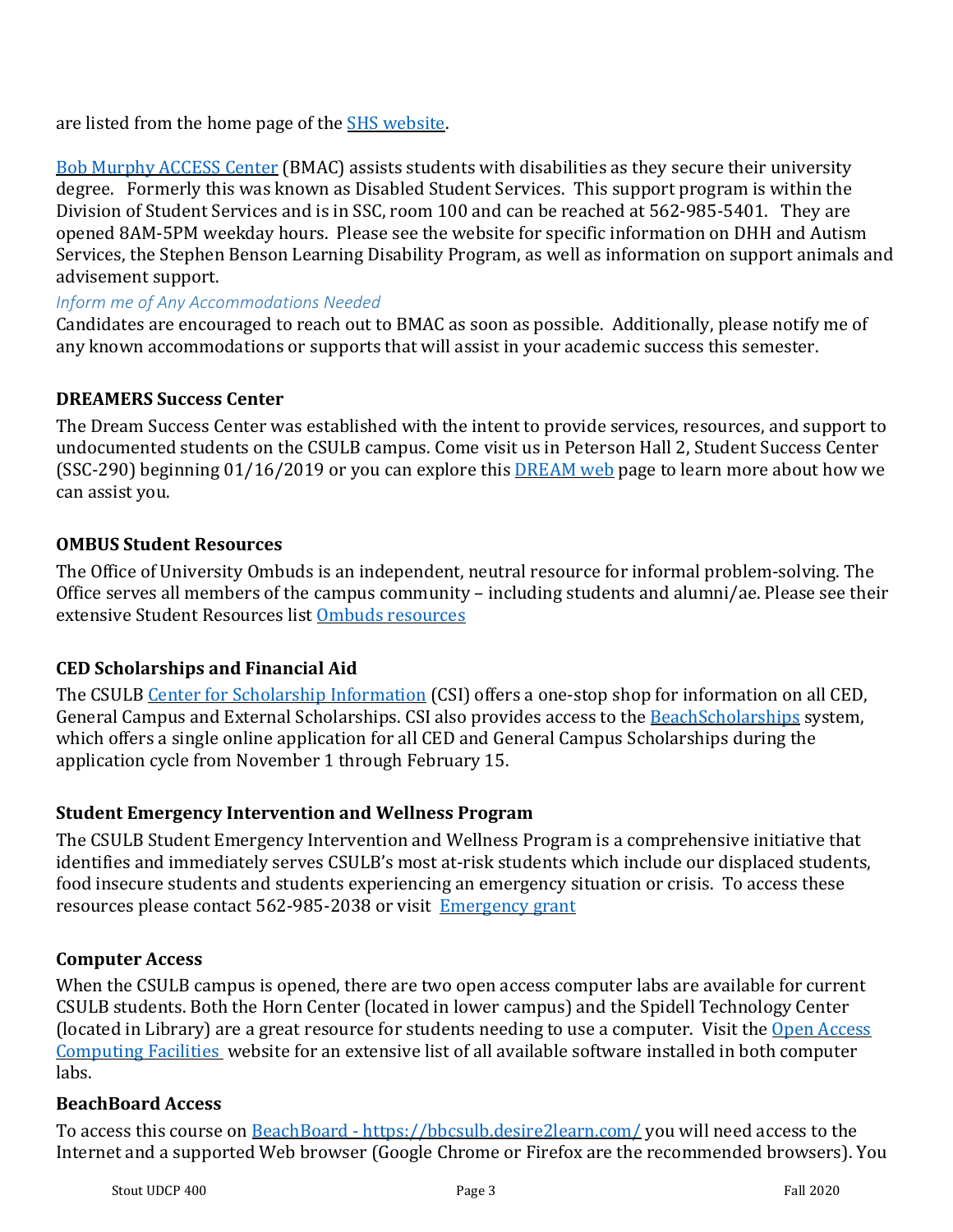log in to [BeachBoard](https://bbcsulb.desire2learn.com/) with your CSULB Campus ID and BeachID password. Bookmark this link for future use, or you can always access it by going to [CSULB'](http://www.csulb.edu/)s homepage and clicking on the BeachBoard link at the top of the page.

Once logged in to BeachBoard, you will see the course listed in the My Courses widget on the right; click on the title to enter the course.

## **Course Policies and Requirements**

## **Communication Policy**

Candidates are encouraged to contact the instructor with any questions they may have. The instructor is available during office hours and by appointment. Email and office hour Zoom are an effective way of contacting the instructor.

## **GPA Policy**

Per CSU Chancellor's Executive Order #547, a candidate must have maintained a minimum grade point of 3.0 in all core Preliminary Credential courses prior to entrance into Final Fieldwork (student teaching), with no grade lower than a "C" in any core course.

## **Dispositions for Program Participation**

Candidates will demonstrate professional commitment and responsibility, effective intra- and interpersonal skills, and positive attitudes toward learners (Candidates in the Urban Dual Credential Program please refer to PDQ survey).

## **Late work**

Points will be deducted for assignments turned in late: 2 points per day, including weekends and holidays. Assignment received after they are due for submission will be considered late. Assignments more than 10 days late will not be accepted or graded. Assignments submitted after the Final Exam class session date/time will not be accepted or graded. If you submit an assignment after the due date (note not due time) then it is the candidate's responsibility to ensure the instructor knows of the late submission for grading by sending a brief email at the time of late work submission. Failure to do so can result in late work not being graded.

## **Re-Do**

Candidates will be allowed to Re-Do only one assignment per course. Assignments eligible for a Re-Do must have an original score of 75% or lower, excluding late points assigned. It is the responsibility of the candidate to conference with the instructor on the day the assignment is returned and plan for resubmission. Re-Do assignments must accompany originally graded work and be submitted within one week of receiving graded original work. Re-done work is only eligible for a score of up to 75%. The final submission of the group final project is not eligible for re-do.

## **Plagiarism/Academic Integrity Policy**

The instructor expects all candidates to provide original thoughts, ideas, and work in all written assignments. Correct citations (APA format) must be provided when summarizing or quoting another's work. While it is not expected to be a problem in this course, please refer to the CSULB catalog for any questions regarding University policy and disciplinary procedures in the areas of plagiarism and academic integrity. Work that you submit is assumed to be original unless your source material is documented appropriately, using Reference Page (APA format). The CSULB Library provide[s APA manual and citation](https://csulb.libguides.com/style/APA) supports. Using the ideas or words of another person, even a peer, or a web site, as if it were your own, is plagiarism.

Pursuant to Policy Statement 08-02, instructor will act appropriate for the situation, including the possibility of investigation and action by the Office of Student Conduct and Ethical Development. Candidates should read the section on cheating and plagiarism: [Cheating and plagiarism in the CSULB catalog](http://catalog.csulb.edu/content.php?catoid=5&navoid=369)

# **University Withdrawal Policy**

Withdrawals after the first 2 weeks of class are permissible only for serious and compelling reasons and results in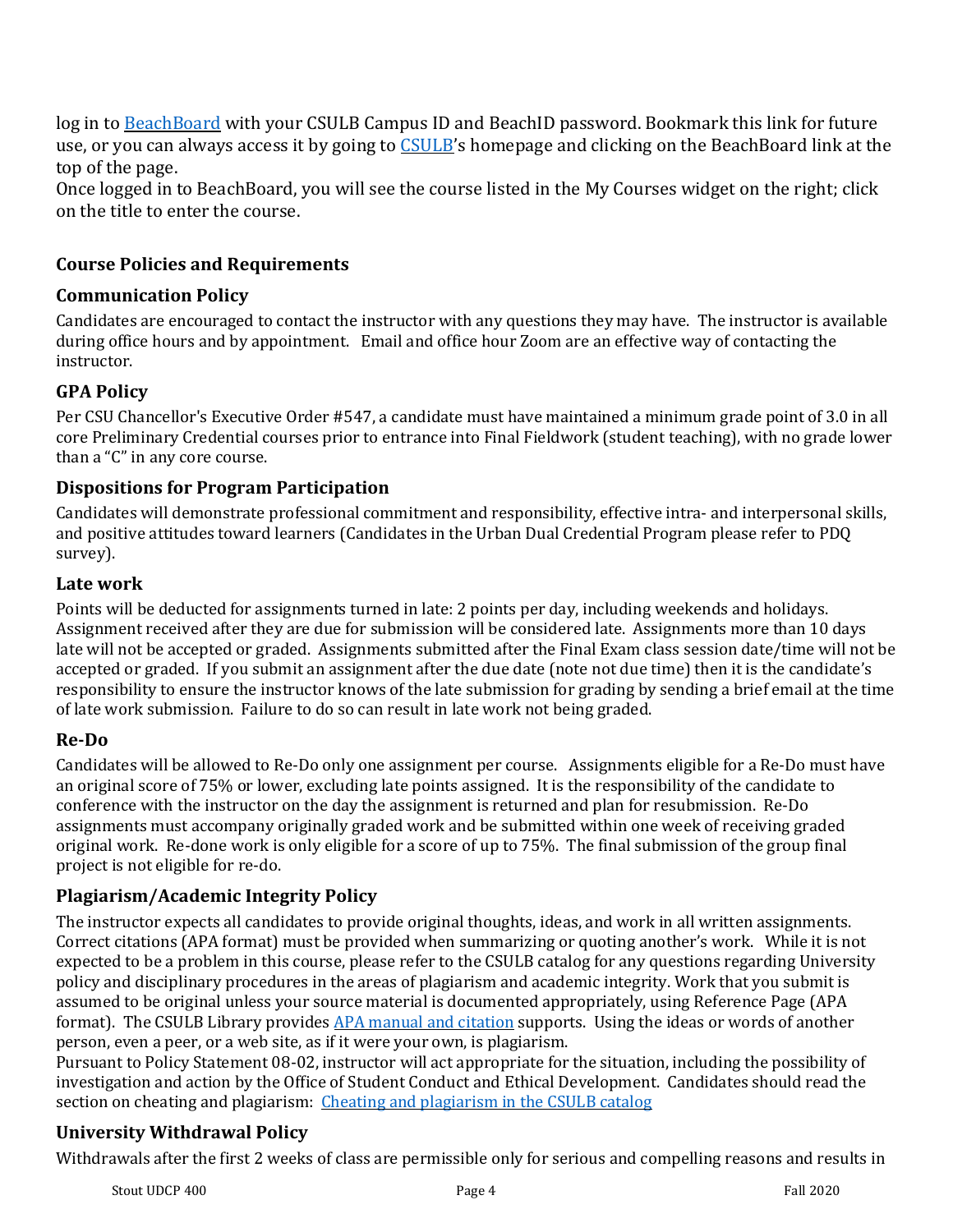a "W" grade. Class withdrawals during the final 3 weeks of class are not permitted except for a catastrophic reasons and requires thorough documentation and a number of procedures to be adhered to (see [Understanding](http://www.csulb.edu/depts/enrollment/student_academic_records/grading.html)  [Grades and Grading\)](http://www.csulb.edu/depts/enrollment/student_academic_records/grading.html). Application for withdrawal from CSULB or from a class must be officially filed by the student with Enrollment Services whether the student has ever attended the class or not; otherwise, the student will receive a grade of "WU" (unauthorized withdrawal) in the course. Please refer to website to get familiar with the policy. [Dropping-and-withdrawing](http://www.csulb.edu/student-records/dropping-and-withdrawing)

### **Course Format and Attendance Policy**

This course will be delivered in an online format. Coursework will be both synchronous and asynchronous. Candidates are expected to complete all asynchronous module assignments within the given time frame. Candidates are expected to be present during all synchronous course meetings.

Synchronous course meeting Netiquette expectations:

- 1. Synchronous meetings will be held during arranged course day/time. Check weekly "Module" for information and link.
- 2. Be prepared for class sessions have downloaded course weekly materials, complete and have access to the reading, complete all assignments by due dates and be sure to log into class sessions by the start of the posted class session. Timeliness is expected, and for the protection of our meetings the Zoom will "lock" shortly after our session starts.
- 3. Use video during meetings (see Zoom information about "virtual background" if desired). Sessions will not be recorded (and feature will be turned off for individual recording) unless notified by instructor, in which case candidates have the option to turn off their video setting. If video is not turned on, then candidates are expected to actively participate in discussions – especially during activities/discussions. Passive presence will result in lowered participation/activity points for synchronous meetings.
- 4. Mute microphone when not speaking and utilize the "raise hand" button.

5. Activity participation points will be issued based on the above criteria.

- Excused Absences
	- Students must provide documentation for any excused absence, which include 1. Illness or injury to the student; 2. Death, injury or serious illness of an immediate family member or the like; 3. Religious reasons; 4. Jury duty or government obligation; 5. University sanctioned activities
	- *It is the student's responsibility* to contact the instructor regarding an excused absence prior to the next class session. All posted assignments are due by the due date unless absence meets criteria for #1 and #2 stated above with supporting documentation. For absences that are not supported with documentation then previously posted assignments must be submitted via email by the due date/time (see Late Work policy above). It is then the responsibility of the candidate to contact the instructor prior to the next class session to arrange for make-up of any missed in-class assignments/activities. For criteria # 3, 4 or 5 candidates must notify the instructor at least 1 week in advance to arrange for missed class activities and all assignment due dates must be adhered to.

Please refer to and get familiar with the CSULB Attendance Policy.

### **Netiquette**

Netiquette is a term that relates to acceptable conduct in an online environment. For a detailed explanation of proper Netiquette that will be required for participation in this course, go to **The Core Rules of Netiquette** 

### **Technical Assistance and Beachboard Access**

Candidates need an active email account as a requirement of the Urban Dual Credential Program. Course materials and announcements will be disseminated over Beachboard and it is expected that you visit our UDCP 400 site weekly. If you need technical assistance at any time during the course or need to report a problem with BeachBoard, please contact the Technology Help Desk using thei[r Virtual Support Services](https://www.csulb.edu/academic-technology-services) or by phone at (562) 985-4959 or visit them via Zoom or when opened, on campus in the Academic Service (AS) building, room 120.

#### **Submission of Assignments**

1. All assignments will be typed using a 12-point font, double-spaced and proofread for grammatical and spelling errors.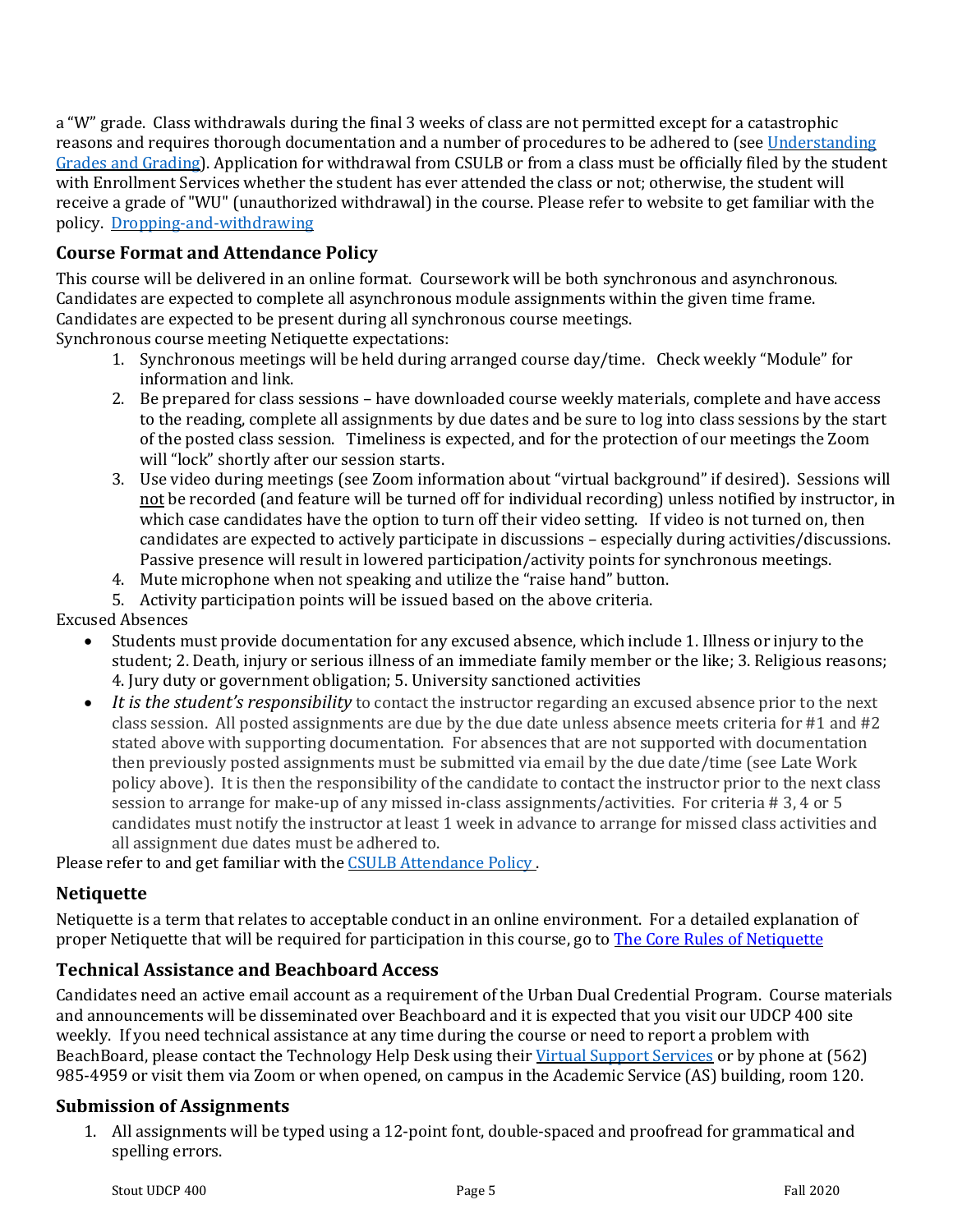- 2. Candidates are expected to use "people first" language (e.g., student with a learning disability, teacher of students with intellectual disability).
- 3. All assignments should include in-text citations, summary or quote, and should utilize assigned course readings and be reflective of this content. References should be provided for each assignment unless indicated by instructor. The CSULB Library provides [APA manual and citation](https://csulb.libguides.com/style/APA) resources.
- 4. All oral and written references to sample/observation students will be made without identifying information. Full confidentiality of subjects will always be maintained.
- 5. Rubrics will be posted on Discussion Board, Dropbox, and/or Beachboard and provide criteria for each assignment.
- 6. Unless specified, all assignments are **due Thursdays at 11:00am** on week listed on schedule below.
- 7. Points will be deducted from assignments that do not adhere to these guidelines.

### **Assignments Description and Requirements**

## *Personal Philosophy of Education - SLO # 2 - 3 (15 points)*

Candidates will write a personal philosophy of inclusive education (2- 3 pages) that focuses on serving diverse students in urban schools. Candidates will use the course readings to support their arguments and cite sources appropriately. See schedule for due date to Beachboard Dropbox. A rubric for this assignment is on Beachboard and will be graded on the following criteria:

Demonstrate a vision that will guide future practice, going beyond a description of current practices and experiences.

Demonstrate reflection on the relationship between general and special education in diverse, urban schools.

Demonstrate a comprehensive reflection on legal, ethical, or professional practices for students in diverse, urban settings.

Demonstrate an understanding of current literature in the field of special education.

Demonstrate effective writing skills including grammar, spelling, and use of people first language.

## *Reflection and Observation of Inclusive Urban School Setting - SLO # 1, 2 & 6 (10 points)*

Candidates will reflect on inclusive practices in school settings. This project will evolve as the semester unfolds, due to access to k-12 students and teachers. The project will require observation (video form) and a typed reflection. Information will be forthcoming, but due to COVID-19, will require flexibility. Stay tuned. Due date is listed on the course schedule.

### *Quizzes - SLO 1-12 (4 @ 15 points = 60 points)*

Students will take four non-cumulative quizzes through the semester that will check for understanding of course content and completion of course readings. The quizzes will be timed, allow for only 1 attempt, are open notes/books, and will comprise of multiple choice, T/F and short answer questions. Quizzes will cover material presented since the prior quiz through the current module's material. Check posted date on course schedule, and all quizzes will open the assigned week on Tuesdays and are **due by Thursdays at 11:00am.** Quizzes may not be taken after the due date/time unless approved by instructor for excused absences under university requirements 1. Illness or injury to the student; 2. Death, injury or serious illness of an immediate family member or the like; 3. Religious reasons.

### *"Inquiry Groups" – SLO 2 – 12 (9 submissions @ 5 points each = 45)*

Candidates will be assigned groups for participation in "Inquiry" related to the weekly assigned readings. Each week, one candidate will be assigned to be the discussion leader and post one well thought inquiry based on the assigned reading. "Inquiry Content" points for the discussion leader are assigned based on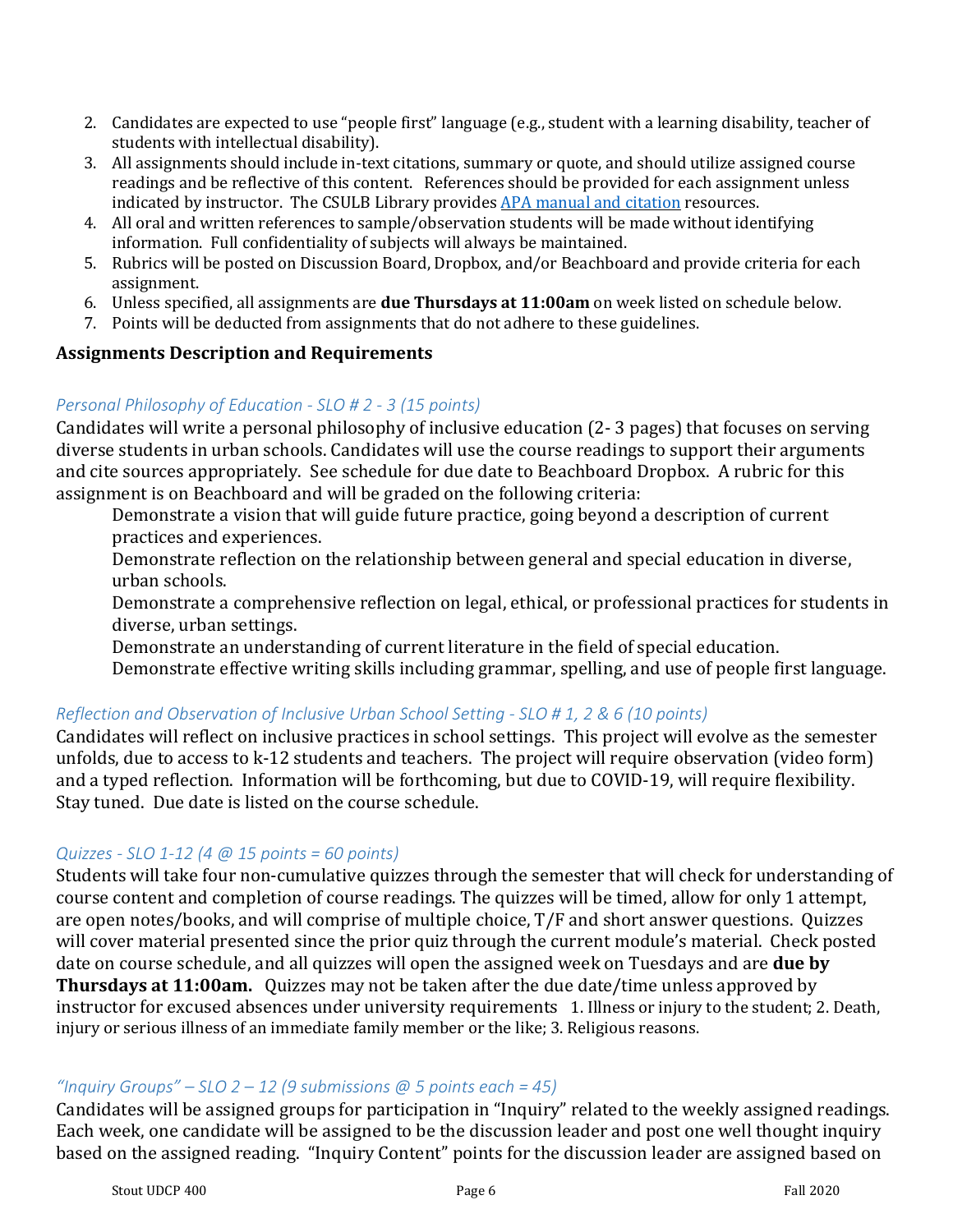evidence of a thoughtful inquiry question/prompt and timeliness. Late inquiry prompt by discussion leaders will result in 0 points for "Inquiry Content". "Response" points will be assigned based on continuing the discussion with group members. The **inquiry prompt must be posted by Monday at 11:30pm** for credit. Responses are due by Thursday at 11:00 am.

All other candidates in the group will respond to the discussion leader's inquiry. Points for responses to "Inquiry Content" will be assigned based on evidence of connection to and reflection of, the assigned reading. "Response" points will be assigned based on continuing the discussion with group members. **Responses are due by Thursday at 11:00am.** Late points are assigned for late responses. If a prompt is not provided by the discussion leader, then all respondents may use the following generic prompt - "Highlight one critical concept from this week's reading and describe how this concept should guide your teaching of students with disabilities". If needed, use this link for assistance wit[h Discussion in](https://www.csulb.edu/academic-technology-services/instructional-design/discussions-beachboard)  [Beachboard.](https://www.csulb.edu/academic-technology-services/instructional-design/discussions-beachboard) 

## *Module Activities – SLO 2 – 12 (14 modules with activities @ 5 points total = 70 points)*

Attendance, preparedness and participation in all class modules, activities and synchronous class meetings is expected. For any module work submitted late, Late Points will be applied. Activities and participation in synchronous class meetings cannot be made up. If a candidate has a documented excused absence (see information above), then exceptions will be made – and it is the candidate's responsibility to contact the instructor for exception criteria prior to the next class session.

## *Parent Presentation on MTSS – SLO 1, 11 &12 (35 points)*

Students will work in small groups to develop a *hypothetical* workshop on multi-tiered systems of support for parents. Considerations for this workshop will be based on experiences working with schools/families and content clearly grounded in course provided references. A group typed **paper** will be submitted that include the following components:

- Describe the **target audience** that you are preparing the workshop for- description of the parent group, the age/grade level of the school they are a part of, and careful considerations for parent language background and access to the workshop; description of the special education services provided at the school; parents' prior experience with MTSS; rationale for the workshop e.g., why they need to know about this topic (4 points)
- Decide on the **purpose of your presentation** and develop **parent learning outcomes** Your group may decide to provide a general overview of MTSS to parents, **OR** select a specific component of focus (i.e., academic interventions, behavioral interventions, progress monitoring systems, etc.) for the workshop – describe clearly the purpose of this workshop. State 3-5 learning outcomes that you have for the parent participants. These outcomes should be measurable based on activities or parent feedback (5 points)
- Describe the proposed **workshop structure, format, and activities** number of meetings, agendas for each, activities planned, who will lead the sessions, who will participate and how the workshop addresses the needs of the target audience. Include at least one example of a handout/resources that will be provided to parents and at least one example of an activity you would have parents engage (4 points)
- **Resources** what resources will you rely on in designing the workshop? Incorporate these resources into the development of your workshop and cite these in the written paper describing the workshop. Provide a list of at least 5 references. References need to be a combination of book chapters, journal articles, and online resources. (3 points)
- **Evaluation** develop a brief evaluation plan that you will use to determine the effectiveness of your workshop. The evaluation plan should address whether the parents met the 3-5 learning outcomes established. (3 points)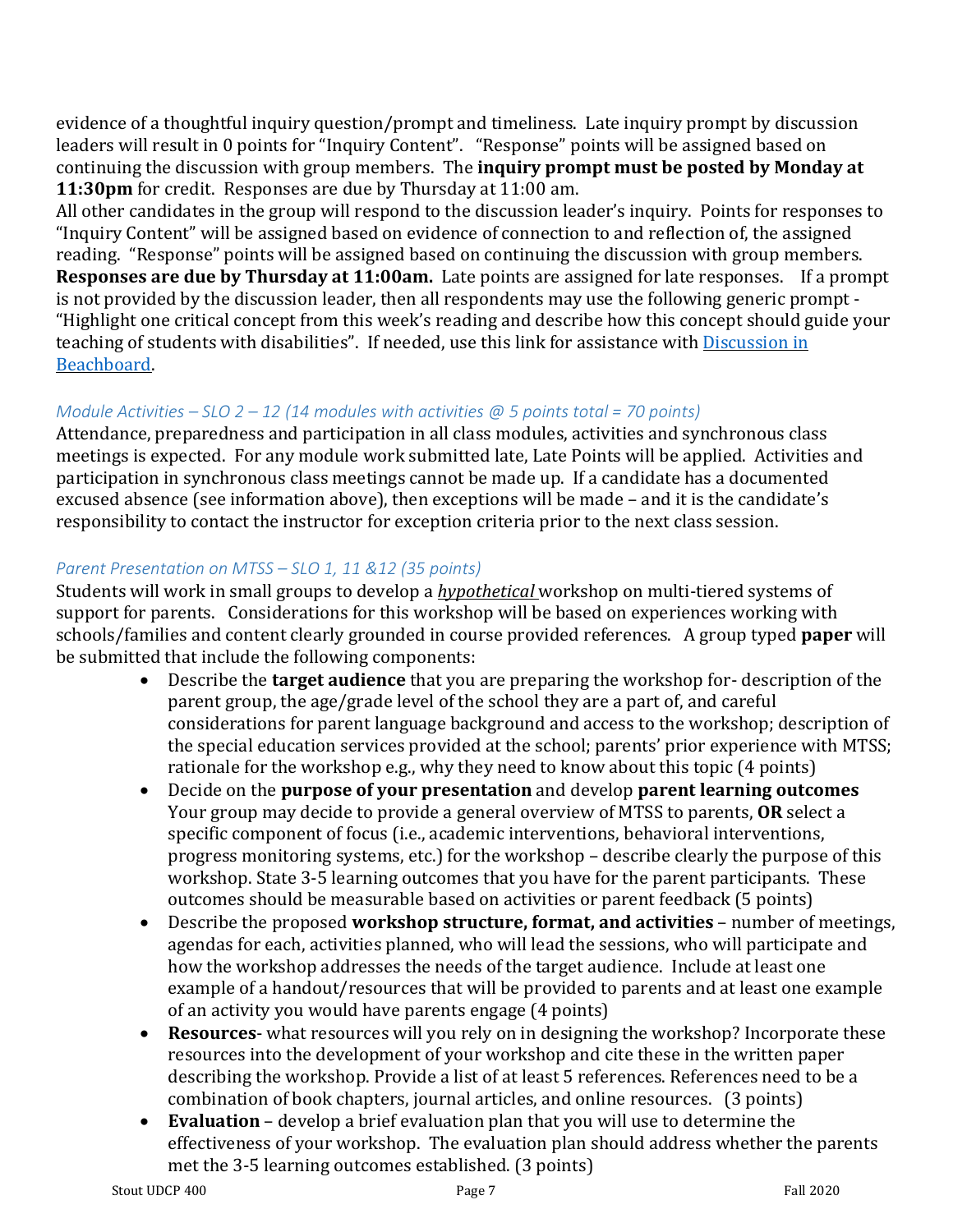• You will also be graded on **writing style and conventions**, so please edit for correct grammar, spelling, and punctuation (4 points)

Groups will make a **brief presentation** using multi-media of an overview of your workshop. This presentation should give your peers an overview of your workshop and will be shared on Beachboard for peer reflection. Your presentations will be evaluated on the following components:

- A **Professiona**l and well-developed presentation and adhere to time limit of no more than 6 minutes (2 points)
- Presentation provides an **overview** of the audience and purpose of the workshop, structure and activities, and evaluation plan (3 points)
- Incorporated **example** (or visual) of a handout, activity, and resource (3 points)

Each candidate (not done as a group) will be responsible to complete the following components:

- View and comment on at least 3 different **peer presentations** by the required due date/time. Comments should include something that stood out to you that you would consider including in future parent workshop and one question/consideration that you have about the proposed workshop to be considered by the workshop creators (2 points)
- This project requires candidates to utilize effective communication, collaboration, and team building skill sets. At the completion of the project each candidate will complete a **peer evaluation form** reflecting on the teamwork and collaborative nature of the group. (2 points).

# **Grading Policy**

*Evaluation Method* 

| Assignment                    | Points |
|-------------------------------|--------|
| Personal Philosophy           | 15     |
| Observation and Reflection of | 10     |
| <b>Inclusive Setting</b>      |        |
| <b>Module Activities</b>      | 70     |
| <b>Inquiry Group</b>          | 45     |
| Quizzes - 4 @ 15 each         | 60     |
| Parent Participation on MTSS  | 35     |
|                               |        |
| TOTAL                         |        |

*Course Grading Scale* 

| <b>Point Range</b> | Letter Grade |
|--------------------|--------------|
| 147-164            |              |
| 131-146            | B            |
| 114-130            | C            |
| 98-113             | נ ו          |
| Below 97           |              |

### **Syllabus Changes**

The instructor reserves the right to alter this syllabus and/or the structure of the course, including components of the BeachBoard platform, assignments, and deadlines, if situations arise that necessitate doing so.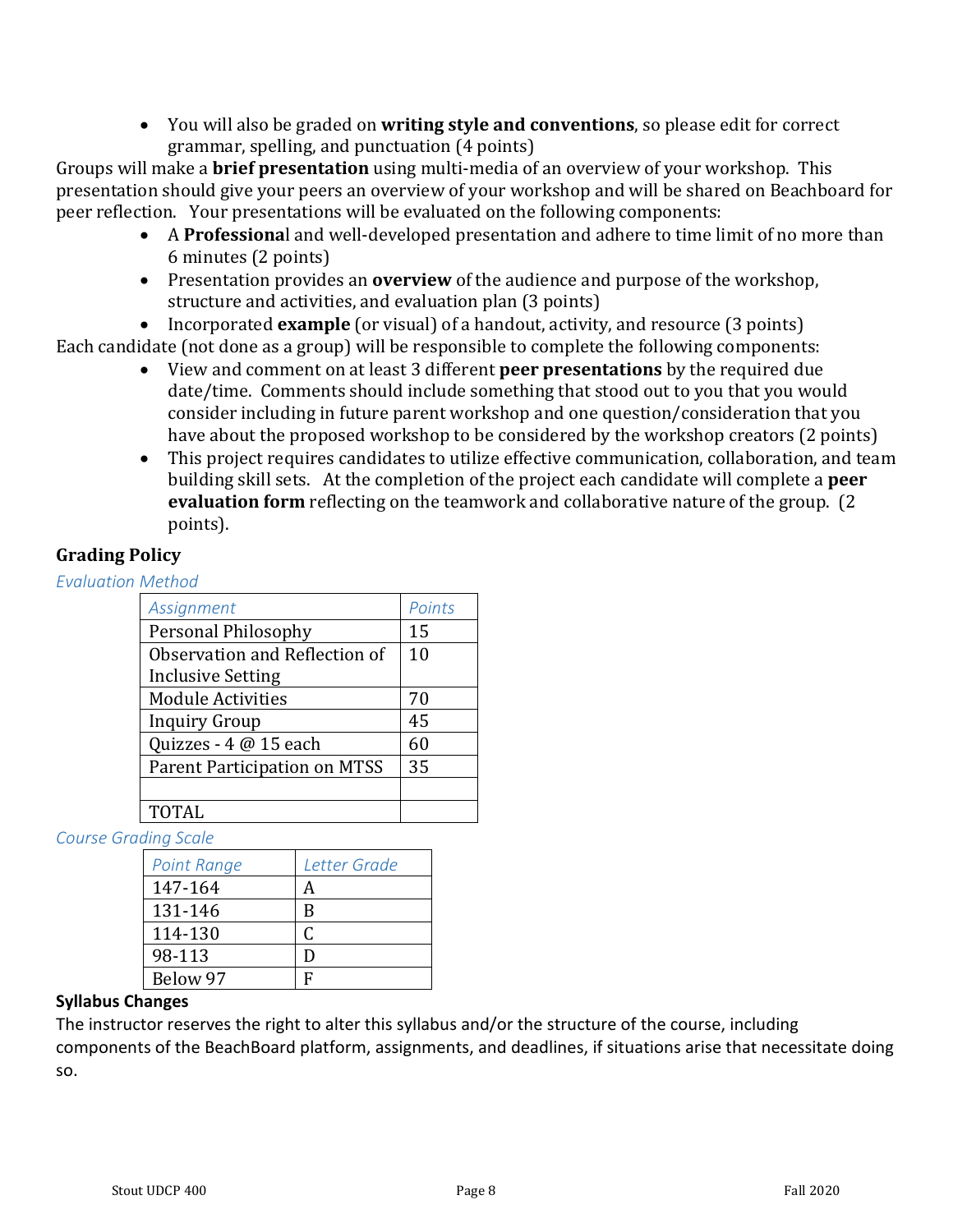# **Course Schedule UDCP 400**

# **Textbook readings are referenced with (Ch.) Additional Course Readings are referenced with (\*).**

| Modu           | Due              | <b>Topic and Course Learning Outcome</b>                                                                           | Assignment/s Due           | <b>Readings Due</b>                 |
|----------------|------------------|--------------------------------------------------------------------------------------------------------------------|----------------------------|-------------------------------------|
| le             | Date             | (CLO)                                                                                                              |                            |                                     |
| $\mathbf{1}$   | $8 - 27 -$<br>20 | <b>Synchronous Meeting</b>                                                                                         | Module 1 activities        | * CEC ethical principles            |
|                |                  | Introductions, syllabus review,                                                                                    |                            |                                     |
|                |                  | ethical principles of special<br>education                                                                         |                            |                                     |
|                |                  |                                                                                                                    |                            |                                     |
|                |                  | $CLO$ # 1, 3, 8, 10, 12                                                                                            |                            |                                     |
| $\overline{2}$ | $9 - 3 - 20$     | <b>Synchronous Meeting</b>                                                                                         | Module 2 activities        | *Young, et al (2017)                |
|                |                  | Issues guiding inclusive practice:<br>Diversity in our Schools, CRP, SEL,<br>disproportionality, systems<br>change | "Inquiry Group"            | *Sciuchetti (2017)                  |
|                |                  | $CLO$ # 2, 10                                                                                                      |                            |                                     |
| 3              | $9 - 10 -$       | <b>Synchronous Meeting</b>                                                                                         | Module 3 activities        | Ch. 1 (pages assigned)              |
|                | 20               | Understanding the law guiding the                                                                                  | "Inquiry Group"            | * National Center for               |
|                |                  | Special Education Process -                                                                                        |                            | Learning Disabilities:              |
|                |                  | prereferral, eligibility, service                                                                                  |                            | Parent Guide                        |
|                |                  | delivery; Collaborating and<br>communicating with parents                                                          |                            | Read Chapters 1, 3, 5, 6            |
|                |                  | about the Special Education                                                                                        |                            |                                     |
|                |                  | Process.                                                                                                           |                            |                                     |
|                |                  | $CLO \# 6, 7, 8$                                                                                                   |                            |                                     |
| 4              | $9 - 17 -$       | Asynchronous Module                                                                                                | Module 4 activities        | *Swiftschools MTSS                  |
|                | 20               |                                                                                                                    |                            | Modules                             |
|                |                  | MTSS - Inclusive Academic<br>Instruction; Inclusive                                                                | Quiz 1                     | - Inclusive Academic<br>Instruction |
|                |                  | Behavior/Social-Emotional                                                                                          |                            | -Inclusive                          |
|                |                  | Instruction                                                                                                        |                            | Behavior/Social-                    |
|                |                  |                                                                                                                    |                            | <b>Emotional Instruction</b>        |
| 5              | $9 - 24 -$       | $CLO \# 2, 5$<br><b>Synchronous Meeting</b>                                                                        | Module 5 activities        | Ch. 5 and 10                        |
|                | 20               |                                                                                                                    |                            |                                     |
|                |                  | Frameworks to support all                                                                                          | "Inquiry Group"            | *Review Swift Guide                 |
|                |                  | learners: Inclusive Education and<br><b>MTSS</b>                                                                   | Philosophy of              |                                     |
|                |                  |                                                                                                                    | <b>Inclusive Education</b> |                                     |
|                |                  | $CLO$ # 2, 5                                                                                                       |                            |                                     |
| 6              | $10-1-$          | Asynchronous Module                                                                                                | Module 6 activities        | *Special Education Guide-           |
|                | 19               |                                                                                                                    |                            | <b>Disability Profiles (see</b>     |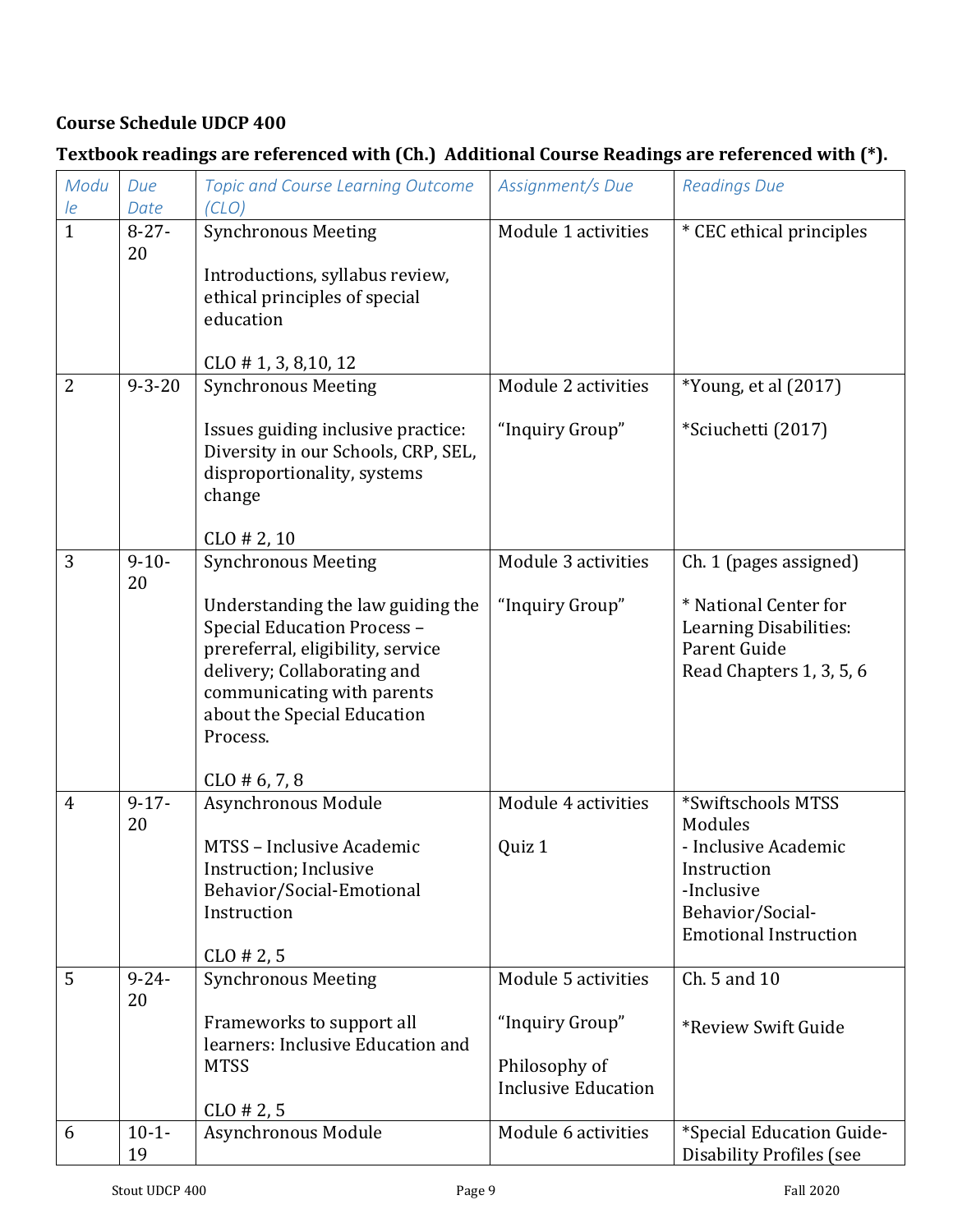|    |                  | <b>Disability Categories</b>                                                 |                      | specifics for High                                                              |
|----|------------------|------------------------------------------------------------------------------|----------------------|---------------------------------------------------------------------------------|
|    |                  | <b>High Incidence Disabilities</b>                                           |                      | Incidence Disabilities)                                                         |
|    |                  | $CLO \# 6, 7$                                                                |                      | *IRIS Resource Locator -<br>Disability (for High<br>Incidence Disabilities)     |
| 7  | $10 - 8 -$       | Asynchronous Module                                                          | Module 7 activities  | *Special Education Guide-                                                       |
|    | 20               |                                                                              |                      | <b>Disability Profiles (see</b>                                                 |
|    |                  | <b>Disability Categories</b><br>Low Incidence Disability                     | Quiz 2               | specifics for Low<br>Incidence Disabilities)                                    |
|    |                  | $CLO \# 6, 7$                                                                |                      | *IRIS Resource Locator -<br>Disability (for Low<br>Incidence Disabilities)      |
| 8  | $10-15-$         | <b>Asynchronous Meeting</b>                                                  | Module 8 activities  | *IRIS Module - Developing                                                       |
|    | 20               | IEPs: Developing High-Quality<br><b>Individualized Education</b><br>Programs |                      | High-Quality<br><b>Individualized Education</b><br>Programs                     |
|    |                  | $CLO$ # 8, 9                                                                 |                      |                                                                                 |
| 9  | $10-22-$         | <b>Synchronous Meeting</b>                                                   | Module 9 activities  | * Center for Parent                                                             |
|    | 20               |                                                                              |                      | Information and                                                                 |
|    |                  | Meeting student needs through                                                | "Inquiry Group"      | Resources; IEP                                                                  |
|    |                  | the IEP development process                                                  |                      | Components                                                                      |
|    |                  | $CLO$ # 8, 9                                                                 |                      | *National Center on<br>Learning Disabilities:<br>Parent Guide<br>Read chapter 7 |
| 10 | $10-29-$         | <b>Synchronous Meeting</b>                                                   | Module 10 activities | Ch. 4 (pages assigned) 11                                                       |
|    | 20               |                                                                              |                      | (pages assigned) and 14                                                         |
|    |                  | Collaboration with the school                                                | "Inquiry Group"      | (pages assigned)                                                                |
|    |                  | team in educational planning-IEP,<br>IFSP, ITP, 504 Plans                    |                      | *U.S. Department of                                                             |
|    |                  |                                                                              |                      | Education - Laws &                                                              |
|    |                  | $CLO$ # 6,8                                                                  |                      | Guidance; A Guide to the                                                        |
|    |                  |                                                                              |                      | <b>Individualized Education</b>                                                 |
| 11 | $11 - 5 -$<br>20 | <b>Asynchronous Meeting</b>                                                  | Module 11 activities | Program<br>Ch. 7 (pages assigned)                                               |
|    |                  | Interpersonal communication<br>skills necessary for conflict                 | "Inquiry Group"      | *Skills You Need                                                                |
|    |                  | management, advocacy,                                                        | Quiz 3               | *National Center on                                                             |
|    |                  | leadership, and supervision within                                           |                      | Learning Disabilities:                                                          |
|    |                  | special education                                                            |                      | Parent Guide                                                                    |
|    |                  |                                                                              |                      | Read chapter 11                                                                 |
|    |                  | $CL0 \# 10, 11, 12$                                                          |                      |                                                                                 |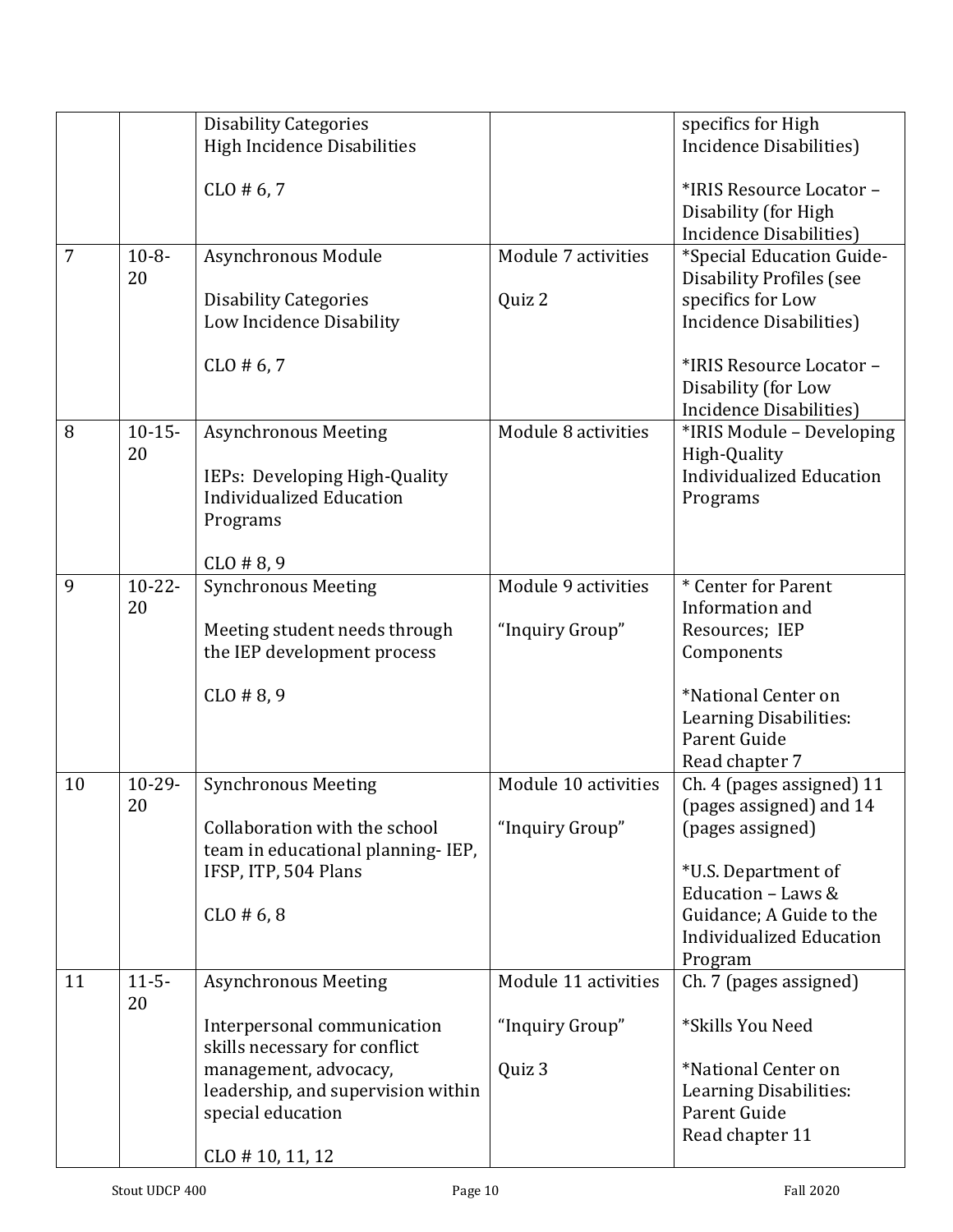| 12 | $11 - 12 -$<br>19 | Asynchronous Module                                                                                                                                          | Module 12 activities             | *Swiftschools Module |
|----|-------------------|--------------------------------------------------------------------------------------------------------------------------------------------------------------|----------------------------------|----------------------|
|    |                   | Using a Fully Integrated<br>Organizational System to<br>differentiate instruction and<br>support lesson plan development<br>through co-planning and teaching | "Inquiry Group"                  | Ch. 12               |
|    |                   | $CLO$ # 4, 8, 11                                                                                                                                             |                                  |                      |
| 13 | $11 - 19 -$<br>20 | <b>Synchronous Meeting</b>                                                                                                                                   | Module 13 activities             | Ch. 9                |
|    |                   | Differentiating instruction based<br>on learner needs - UDL;                                                                                                 | "Inquiry Group"                  |                      |
|    |                   | scheduling for consultation and<br>differentiated instruction                                                                                                | Reflection and<br>Observation of |                      |
|    |                   |                                                                                                                                                              | <b>Inclusive Setting</b>         |                      |
|    |                   | $CLO \# 5, 8, 4$                                                                                                                                             |                                  |                      |
| 14 | $11 - 26 -$<br>20 | Thanksgiving                                                                                                                                                 |                                  |                      |
| 15 | $12 - 3 -$<br>20  | Synchronous meeting                                                                                                                                          | Module 15 activities             | Ch. 8 and 13         |
|    |                   | Social facilitation and peer<br>support essential for building                                                                                               | "Inquiry Group"                  |                      |
|    |                   | meaning and sustaining respectful<br>partnerships                                                                                                            | Quiz # $4$                       |                      |
|    |                   | $CLO \# 2, 4, 12$                                                                                                                                            |                                  |                      |
| 16 | $12 - 10 -$<br>20 | Asynchronous Module                                                                                                                                          | Module 16                        |                      |
|    |                   | FINAL EXAM - Group Presentations                                                                                                                             | Parent Workshop                  |                      |
|    |                   | and Reflections                                                                                                                                              | Presentation on                  |                      |
|    |                   |                                                                                                                                                              | MTSS group paper                 |                      |
|    |                   | $CLO$ # 5, 10, 11, 12                                                                                                                                        | Parent Workshop                  |                      |
|    |                   |                                                                                                                                                              | Presentation group               |                      |
|    |                   |                                                                                                                                                              | media presentation               |                      |
|    |                   |                                                                                                                                                              | <b>Individual Peer</b>           |                      |
|    |                   |                                                                                                                                                              | <b>Evaluation Form</b>           |                      |
|    |                   |                                                                                                                                                              | Peer comments on                 |                      |
|    |                   |                                                                                                                                                              | presentations                    |                      |

## **Reference List for Articles and Websites**

Links to CSULB Library for journal articles are provided below. View the CSULB [Library Services for students](https://www.csulb.edu/university-library/services/services-for-students) and also library [Access Requirements.](https://www.csulb.edu/university-library/services/how-to/access-requirements) 

Council of Exceptional Children. (n.d.). *CEC Ethical Principles and Practice Standards.*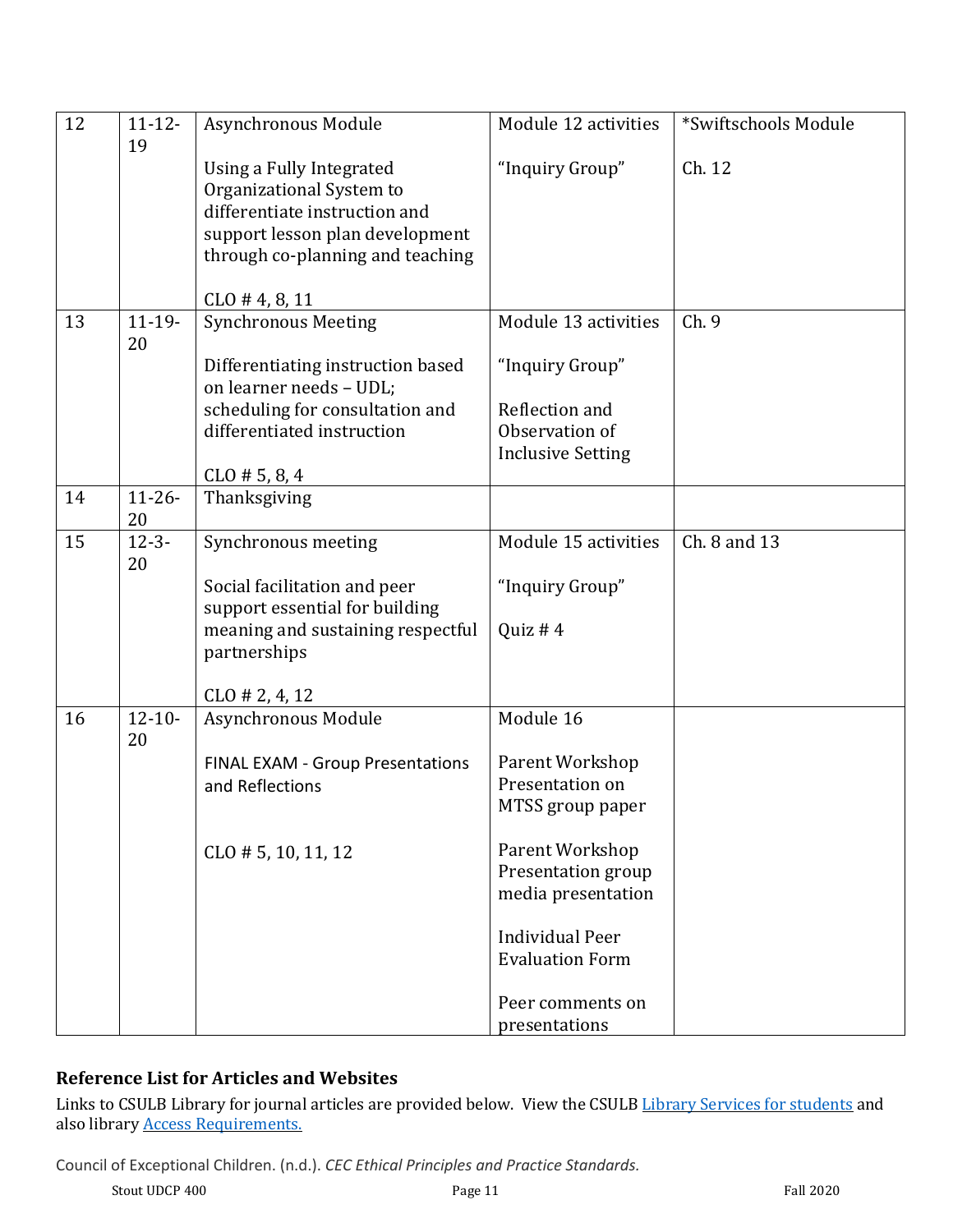<https://www.cec.sped.org/Standards/Ethical-Principles-and-Practice-Standards>

The Iris Center. (n.d.). *Iris Resource Locator: Disability*[. https://iris.peabody.vanderbilt.edu/resources/iris-resource](https://iris.peabody.vanderbilt.edu/resources/iris-resource-locator/)[locator/](https://iris.peabody.vanderbilt.edu/resources/iris-resource-locator/)

*\* Use Information Briefs, Video Vignettes and Web Resource Directory for High Incidence Disabilities: Autism, Specific Learning Disability, Speech and Language Impairment, Emotional Disturbance, Intellectual Disabilities, Other Heath Impairment and Low Incidence Disabilities: Multiple Disabilities, Traumatic Brain Injury, Visual Impairments, Orthopedic Impairments, Deafness, Deaf-Blindness, Hearing Impairment*

The Iris Center. (n.d.). *Iris Resource Locator Module: Developing High-Quality Individualized Education Programs*. <https://iris.peabody.vanderbilt.edu/module/iep01/>

National Center for Learning Disabilities. (n.d.). *IDEA Parent Guide: A comprehensive guide to your rights and responsibilities under the Individuals with Disabilities Education Act (IDEA 2004)*. [https://www.ncld.org/wp](https://www.ncld.org/wp-content/uploads/2014/11/IDEA-Parent-Guide1.pdf)[content/uploads/2014/11/IDEA-Parent-Guide1.pdf](https://www.ncld.org/wp-content/uploads/2014/11/IDEA-Parent-Guide1.pdf)

*\*Read chapters assigned for different weeks*

Center for Parent Information and Resources. (2017, November 9). *Contents of the IEP.* <https://www.parentcenterhub.org/iepcontents/>

Sciuchetti, M. B. (2017). Addressing inequity in special education: An integrated framework for culturally responsive social emotional practice. *Psychology in the Schools*, *54*(10), 1245–1251.<https://doi.org/10.1002/pits.22073> [https://csulb-primo.hosted.exlibrisgroup.com/permalink/f/r652kf/TN\\_wj10.1002/pits.22073](https://csulb-primo.hosted.exlibrisgroup.com/permalink/f/r652kf/TN_wj10.1002/pits.22073)

Skills You Need. 2017. *Interpersonal Skills*. [http://www.skillsyouneed.com/interpersonal-skills.html.](http://www.skillsyouneed.com/interpersonal-skills.html)

*Candidates will take the Interpersonal skills self-assessment \*Read the sections on Communication Skills, Listening Skills, Verbal Communication, Non-verbal communication, Negotiation, and Improving Communication*

Special Education Guide. (2015, August 23). *Disability Profiles.* [http://www.specialeducationguide.com/disability](http://www.specialeducationguide.com/disability-profiles/)[profiles/.](http://www.specialeducationguide.com/disability-profiles/)

*\*For High Incidence Disabilities read profiles for Autism, Specific Learning Disability, Speech and Language Impairment, Emotional Disturbance, Intellectual Disabilities, Other Heath Impairment*

Special Education Guide. (2015, August 23). *Disability Profiles.* [http://www.specialeducationguide.com/disability](http://www.specialeducationguide.com/disability-profiles/)[profiles/.](http://www.specialeducationguide.com/disability-profiles/)

*\*For Low Incidence Disabilities read profiles for Multiple Disabilities, Traumatic Brain Injury, Visual Impairments, Orthopedic Impairments, Deafness, Deaf-Blindness, Hearing Impairment*

Swift Education Center. *Multi-Tiered System of Support for Inclusive Academic Instruction and Inclusive Behavior/Social-Emotional Instruction*. *SWIFT Guide.* [https://guide.swiftschools.org/.](https://guide.swiftschools.org/)